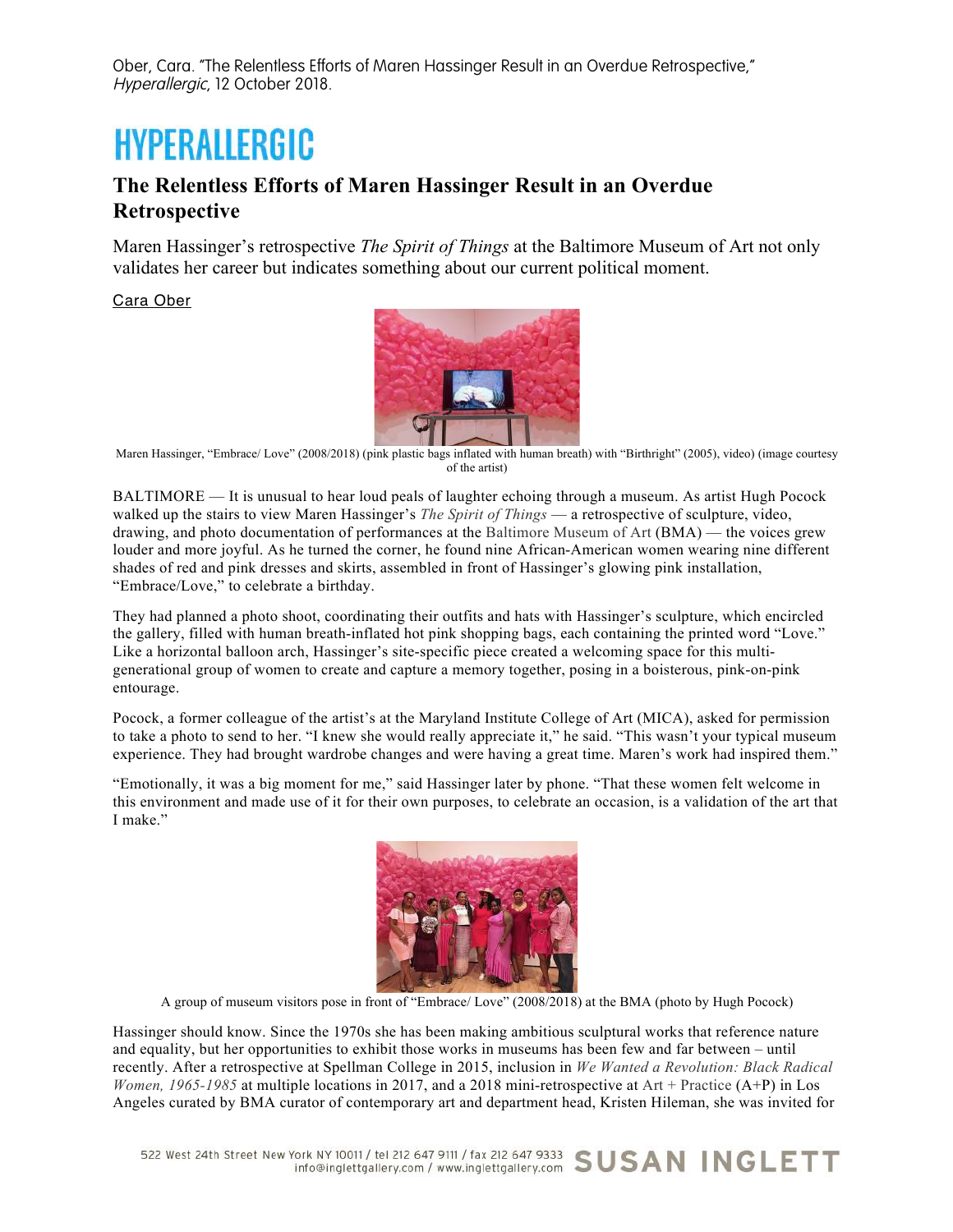a spring solo show at the Susan Inglett Gallery in Chelsea. (Susan Inglett informed me that she had developed her relation with and appreciation for Hassinger after including her in several group shows beginning in 2013, and that they had planned the spring 2018 solo exhibition far in advance of her appearance at A+P and the BMA.) The gallery has recently announced representation of Hassinger.



Installation view of *The Spirit of Things* at Baltimore Museum of Art (photo by the author)

Her current exhibition at the BMA, curated by Hileman, features many of the same works in the smaller A+P space and lays it out expansively, a luxurious retrospective that features performances, drawings, video, and the large sculptural installations made of the *New York Times* newspaper, rope, wire, and plastic bags that the artist has become widely known for. Hassinger cites Hileman's interest, and the opportunities that were generated after the original A+P show, as the impetus for her recent projects. However, one can argue that Hassinger's presence at the BMA also functions as validation for its recent claims of changes to curatorial and acquisition policies in the past year as well, including the controversial announcement of the deaccessioning of seven works by historically vetted White male artists in order to buy art by women and artists of color — including some based in Baltimore.

Until recent exhibitions in 2017 and 2018, the Baltimore museum had only hosted one major show by a female, African-American, or Baltimore-based artist in the previous two decades: Joyce J. Scott in 2000. This recent tide of exhibitions of previously marginalized artists has reached a perfect crest with Maren Hassinger and *The Spirit of Things*. The 71-year old artist, who loosely fits all three categories of previous relegation, is now based in New York, but was the director of the Rinehart School of Graduate Sculpture, an MFA program at MICA, for the previous twenty years and based in Baltimore for much of that time. Hassinger had exhibited at the BMA in 2008 in a group show of finalists for the annual \$25,000 Sondheim Prize for a regional visual artist. She had also worked with BMA Educators Jessica Braiterman and Peggy Sell in 2012 on an interactive performance involving Hassinger's students that resulted in an installation that was on view for several months at the museum. Additionally, Hileman had done critiques with Hassinger's students over the years. However, the opportunity to explore the entirety of Hassinger's work in a solo exhibition did not materialize until more recently.

When asked about the reasons behind her many current high-profile projects, Hassinger is humble. "I don't really believe that the position I am in is based entirely on the work I have been doing, but based on the moment we are currently in," she says.

> The BMA is now trying to include the political and social currents of our time, especially work that has been long overlooked, and to figure out how to make its collection representative of the times we are living in now.



Maren Hassinger, "The Veil Between Us" (2007/2018) (on wall) Courtesy of the Artist and Susan Inglett Gallery in foreground and "Whirling" (1978) (on floor) Morgan State University: The James E. Lewis Museum of Art, Baltimore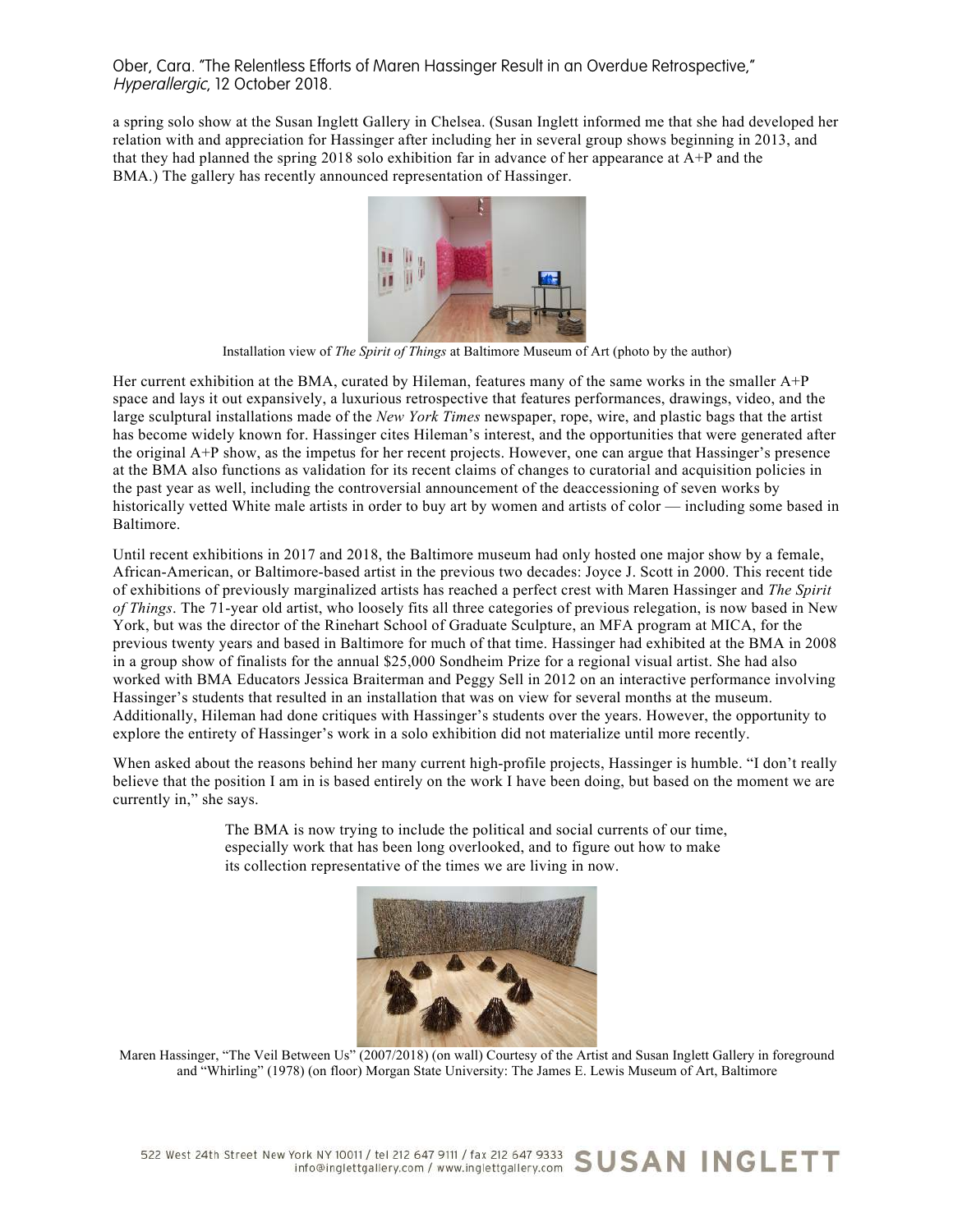Hassinger says that when Kristen Hileman approached her for a studio visit two years ago in 2016, she apologized for not coming sooner. "I think she had been interested in my work for a long time but didn't have the opportunity to pursue it until more recently," said Hassinger. "Kristen wanted to create a retrospective that linked my work from Baltimore to Los Angeles, where I started my career."

Hileman has previously curated posthumous exhibitions of Anne Truitt's work, both as a retrospective at the Hirshhorn and a smaller exhibition at the BMA, as well as shows featuring the work of Baltimore-based artists Seth Adelsberger and Gaia, LA-based Njideka Akunyili Crosby, and a fall 2018 John Waters retrospective. Although this may not seem radical, within the context of the museum's history it proves a forward-thinking vision that is slowly becoming mainstream at an institution interested in becoming locally and globally relevant.

Hileman is clear about recognizing the efforts of her predecessors: "It's not that the BMA has been willfully neglectful in diversifying its collection and exhibitions," she says.

> In fact, my curatorial colleagues have been actively committed to supporting women artists, artists of color, and local artists for more than 40 years. For instance, Anne Truitt, who grew up in Maryland and lived in Washington DC, has had multiple solo shows at the BMA, the earliest in 1969. But we have been limited by resources. It's an empowering moment for everyone to be able to bring new and expanded resources, including increased public awareness, to this essential goal. And I'm especially happy that it has allowed me to work with Maren, whom I've admired since I was a curator based in Arlington and DC in the 1990s and early 2000s.

The struggle for museums to exhibit and collect anyone but internationally recognized White, male artists is not unique to Baltimore and Hassinger's career reflects it. At almost every stage she was marginalized by way of issues of race, sex, and her nontraditional approach to fine art materials, but managed to use the rejection that she endured to become a stronger artist, poised for a dramatic moment in the current spotlight.

Hassinger, an LA native, started out as a dancer. "I tried to major in dance at Bennington College, but they didn't accept me," she says of her undergraduate experience. "Even though I had taken years of dance, I was not good enough for Bennington's Dance Department." Fortuitously, Hassinger found sculpture at that point through Isaac Witkin and drawing with Pat Adams. "I was surprised by their acceptance because I had been much more serious about dance," she says. For her thesis, the department provided an outdoor enclosed meadow to exhibit large sculptures.



Maren Hassinger "Diaries" (1978) documentation photo by Adam Avila with the artist (courtesy he artist)

After college, she returned to Los Angeles, only to be rejected by UCLA's MFA Sculpture program. "After all my focus on sculpture, UCLA's graduate sculpture department did not accept me. It reminded me of what happened at Bennington, with dance." However, UCLA had just founded a new graduate program called Fiber Structure and it needed students. The director and acclaimed designer Bernard Kester accepted Hassinger and she became the first MFA from that program.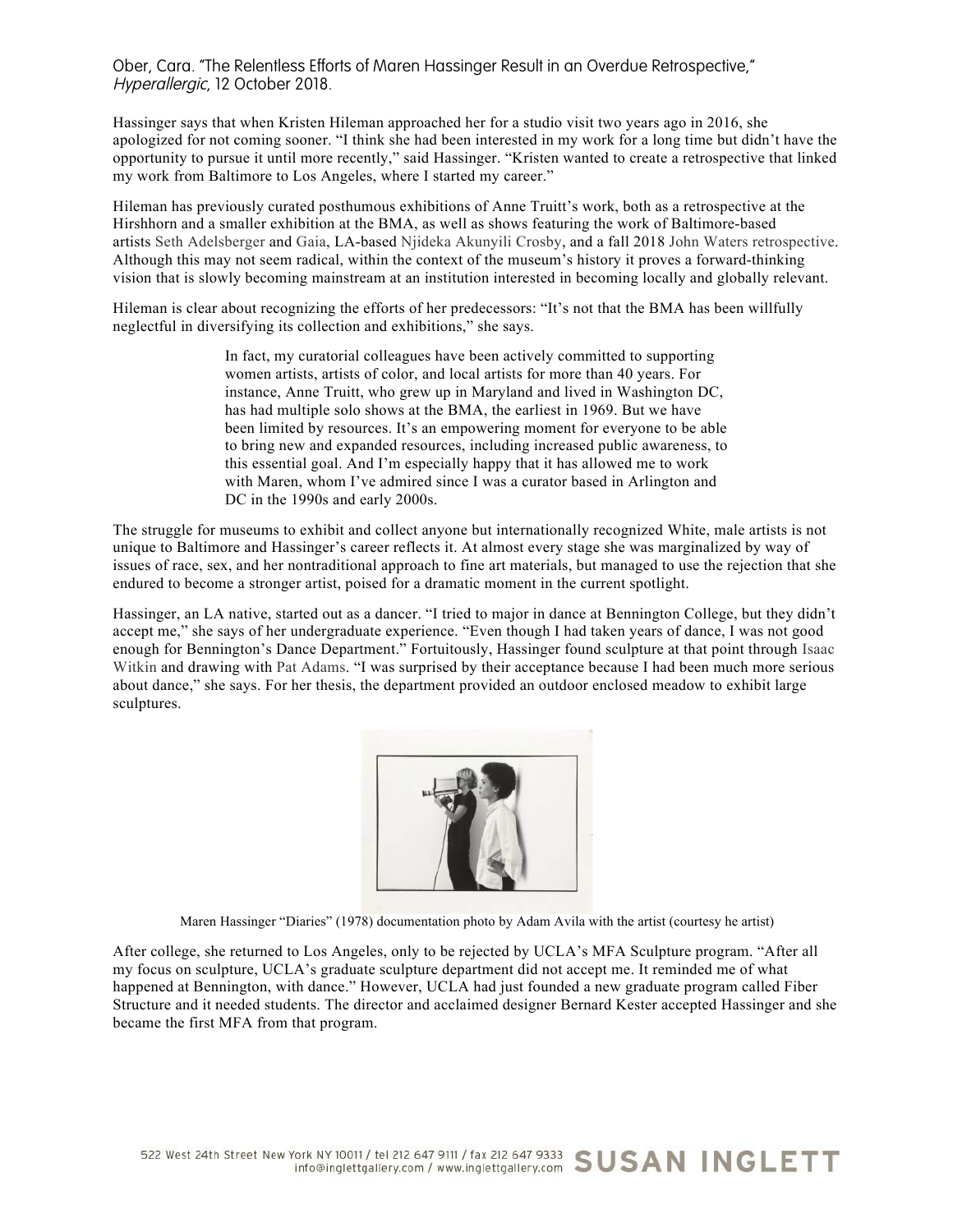Again, rejection led to innovation. "I was forced to invent something completely new," she says.

The history of sculpture was a sort of closed idea at that point, ruled by Anthony Caro and David Smith and I was not like either of them. In the fiber program, the field was wide open for innovation and ultimately a very good thing for me. This led to my own first professional body of work using wire rope.

Hassinger got married in 1970 and earned her MFA in 1973. She got a studio and started teaching part time in Los Angeles. Her wire rope sculpture work was featured in 1980 in an LA County Museum show called *On Dangerous Ground*. She recalls being told that it was overhung with too much work by someone who worked at the museum, but that he didn't get it – it was deliberately supposed to be crowded. "It was an installation with dangerous looking bushes that would poke and prod you if you came too close," she says. "The whole point was that a museum is a dangerous ground for artists, especially artists like me."

At that time, Hassinger also started collaborating with Senga Nengudi, whose nylon pantyhose sculptures were used as props by dancers like Hassinger, who performed wearing Nengudi's pieces. "Senga was a young mother and we had a mutual artist friend. We were both ambitious and were doing the best we could to keep our hands in the game. Senga knows how to build community." Interestingly, both women's careers have coincided again, with both showing in the past year at A+P and the Baltimore Museum of Art.

In 1982, Hassinger created "Pink Trash," her second installation that relied upon hot pink, the only hue that she has used consistently over the years. "For me the color pink is not about being a woman, but more about choosing a color with the power to compete with the green of nature." In her first pink piece she painted paths pink in an abandoned neighborhood in Lynwood, California in a project sponsored by CalArts students. Hassinger's pink trash interventions were enacted in three NYC parks sponsored by Art Across the Park in 1982. In Central Park, she removed piles of weekend litter from field and replaced it with pink trash – a striking contrast to the green of the grass. A park visitor said it looked like fallen leaves! She returned the next day to take pictures and the entire fifty-by-fifty foot field had been picked clean. "It was the color that made the cleaners fastidious," she says. For Hassinger, color became another building block with palpable content that also carries a social message.



Maren Hassinger, "Pink Trash" (1976) Pink plastic shopping bags, each filled with a love note and inflated with human breath, (courtesy the artist, photograph by Horace Brockington)

In 1984, Hassinger was accepted by the Studio Museum of Harlem, as an Artist in Residence and she moved to New York and has since remained on the east coast. "I wanted to live in New York because art of all kinds was serious there," she says. "I was finally in a place where my practice could be respected. In LA, at that time, you could say you were an artist and made sculpture and people would just blankly look at you."

After a few years in suburban East Hampton, New York, where she had two children, got divorced, and commuted to an adjunct teaching job at SUNY Stony Brook, Hassinger was offered a full-time job in 1997 as the Director of the Rinehart School of Graduate Sculpture at MICA in Baltimore. "I needed the job," she admits.

> I made an attempt to better my future, and I got the job after one interview. Later, when I arrived to teach at Rinehart, I think students were disappointed because I was a woman and a person of color. I did not look like the sculptors they admired.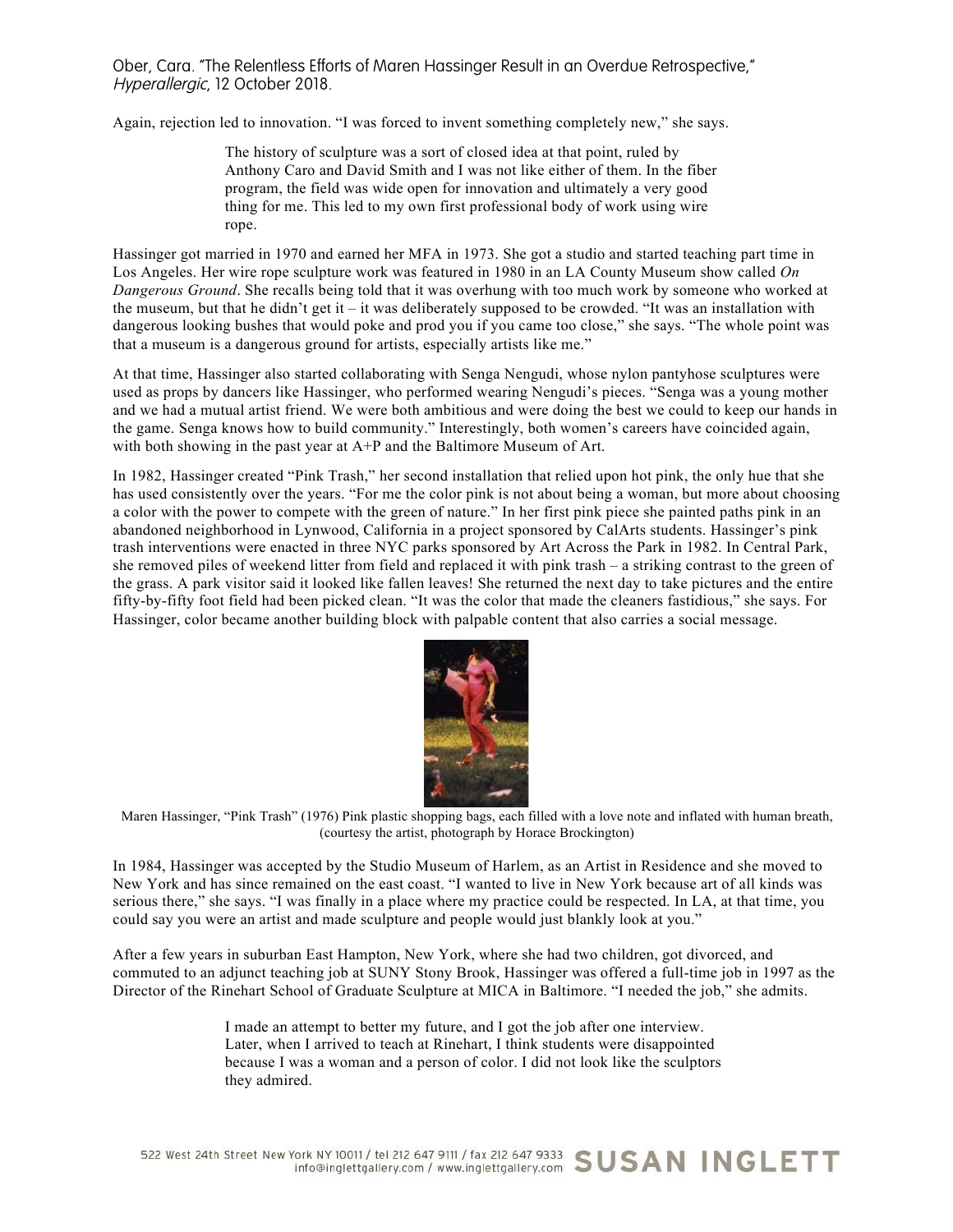"When I came to Baltimore, that idea of patriarchal patronage was still huge," she says.

Particularly in sculpture, you had to be an upper-middle-class White guy to be a successful sculptor. That was the deal. And I realize that much of my success, whatever it is, is due to the fact that there's been a change, albeit not total, but a historic change in the way that women and POC are seen as integral to society. We have value.

| Etter          | $\label{eq:constr} A\mapsto \star A\leftarrow \; ,\; \forall\, \forall\, \forall\, \lambda\in \mathcal{C}$ |                                                                                                                                                                                                                                                                                                                                                                                                                                                                                                              | Manag                       | flexing          |
|----------------|------------------------------------------------------------------------------------------------------------|--------------------------------------------------------------------------------------------------------------------------------------------------------------------------------------------------------------------------------------------------------------------------------------------------------------------------------------------------------------------------------------------------------------------------------------------------------------------------------------------------------------|-----------------------------|------------------|
| postry         | <b>Alexandro Stevensk</b>                                                                                  |                                                                                                                                                                                                                                                                                                                                                                                                                                                                                                              | 20coming.                   | Access.          |
| pean-          | showing, picture                                                                                           |                                                                                                                                                                                                                                                                                                                                                                                                                                                                                                              | puntoj vermit               |                  |
| dependent      |                                                                                                            | Attince Arme                                                                                                                                                                                                                                                                                                                                                                                                                                                                                                 | down.                       | proting          |
| Bilamooy       | flexting.                                                                                                  |                                                                                                                                                                                                                                                                                                                                                                                                                                                                                                              | Married aller               | <b>Metro</b>     |
| Annual.        | Discourg.                                                                                                  | millen-                                                                                                                                                                                                                                                                                                                                                                                                                                                                                                      | for the p                   | <i>ARCTICKAN</i> |
| <b>JARANAK</b> | <b>Alama</b>                                                                                               | string.                                                                                                                                                                                                                                                                                                                                                                                                                                                                                                      | Livening Realing            |                  |
| dicaming,      | increa-                                                                                                    | $\label{eq:1} \begin{array}{l} \mathcal{M} \left( \mathcal{M} \right) = \mathcal{N} \left( \mathcal{M} \right) \left( \mathcal{M} \right) = \mathcal{N} \left( \mathcal{M} \right) \left( \mathcal{M} \right) \left( \mathcal{M} \right) \left( \mathcal{M} \right) \left( \mathcal{M} \right) \left( \mathcal{M} \right) \left( \mathcal{M} \right) \left( \mathcal{M} \right) \left( \mathcal{M} \right) \left( \mathcal{M} \right) \left( \mathcal{M} \right) \left( \mathcal{M} \right) \left( \mathcal$ | comuni                      | Allen Corp       |
| <b>ABBA</b>    | distant.                                                                                                   | Lissing                                                                                                                                                                                                                                                                                                                                                                                                                                                                                                      |                             | flocking women   |
| American       | ditanc.                                                                                                    | Ellenwing                                                                                                                                                                                                                                                                                                                                                                                                                                                                                                    | flowing second              |                  |
| ancorado       | genery                                                                                                     | parang                                                                                                                                                                                                                                                                                                                                                                                                                                                                                                       | Stress Attes                |                  |
| plensing.      | Aletak                                                                                                     |                                                                                                                                                                                                                                                                                                                                                                                                                                                                                                              | one dancy sound             |                  |
| mai            | moneed                                                                                                     |                                                                                                                                                                                                                                                                                                                                                                                                                                                                                                              | derling descrip lines       |                  |
| Assorting.     | <b>Richard</b>                                                                                             |                                                                                                                                                                                                                                                                                                                                                                                                                                                                                                              | area ferely want            |                  |
| platting       |                                                                                                            |                                                                                                                                                                                                                                                                                                                                                                                                                                                                                                              | drawing secret were shinned |                  |

Maren Hassinger, "Ocean Savanna Rivers Dreaming Floating" (2007) pen and black ink on paper (courtesy the artist and Susan Inglett Gallery)

Despite her initial misgivings about moving away from New York, Hassinger settled in and raised her children as a single mother. For twenty years she has mentored graduate students who have gone on to successful careers, and she cites the changing demographics of the students in her program as part of her success. "I am leaving Rinehart in a healthy place," she says, having just retired from her directorship in the spring of 2018. "After twenty years, the program attracts a diverse range of applications and now around a third of the students come from all over the world. It's been a good thing."

Hassinger moved back to Harlem after her children finished high school in Baltimore. "The kids moved on to NYU and Yale (with scholarships). So, don't let folks tell you stories about public education in Baltimore. It's a system that needs work, but it's possible to excel …" Hassinger has just recently expanded her practice to a large Harlem studio. Of her two decades spent teaching in Baltimore, she says:

> There were periods when I wasn't making a lot of work, or making the greatest work, but never stopped. Even though I was focused on parenting and teaching and in Baltimore, I was always aiming for the highest ground I possibly could. After my kids grew up and moved away I realized, OK – I have to leave now. It's time to step it up. I sold my house for a tiny 750 square foot apartment, which included my studio. I never gave up. It's just something inside of me, I'm just not done yet.

Over her two decades in Baltimore, Hassinger exhibited works intermittently but discovered two primary materials that she continues to work with today: pink plastic shopping bags and The *New York Times*newspaper. "For me, these everyday materials repurposed into art materials are alchemical and are about movement," she explains.

> The NYT is the paper of record, a material that represents all of us in it. At first, I thought that using these disposable materials that often become trash was about the vanishing of nature in my lifetime. But it's not just about that, it's about how we as people react to that change. It's understanding how and why nature is threatened. How a few control so many … this work is about the idea that humans are more similar than different, and to survive we have to work together and value equality, to love one another. I want to use materials that deliberately contain and relate to everyone, so it's about a collective consciousness.

In *The Spirit of Things* Hassinger's earliest wire rope sculpture works sit next to her most recent pieces, large mandalas of twisted newspaper and works like "Love/ Embrace" that cover multiple walls and surround the viewer. "Sculpture to me is about being expressive in the dimension we also walk in," she says. "This can mean a